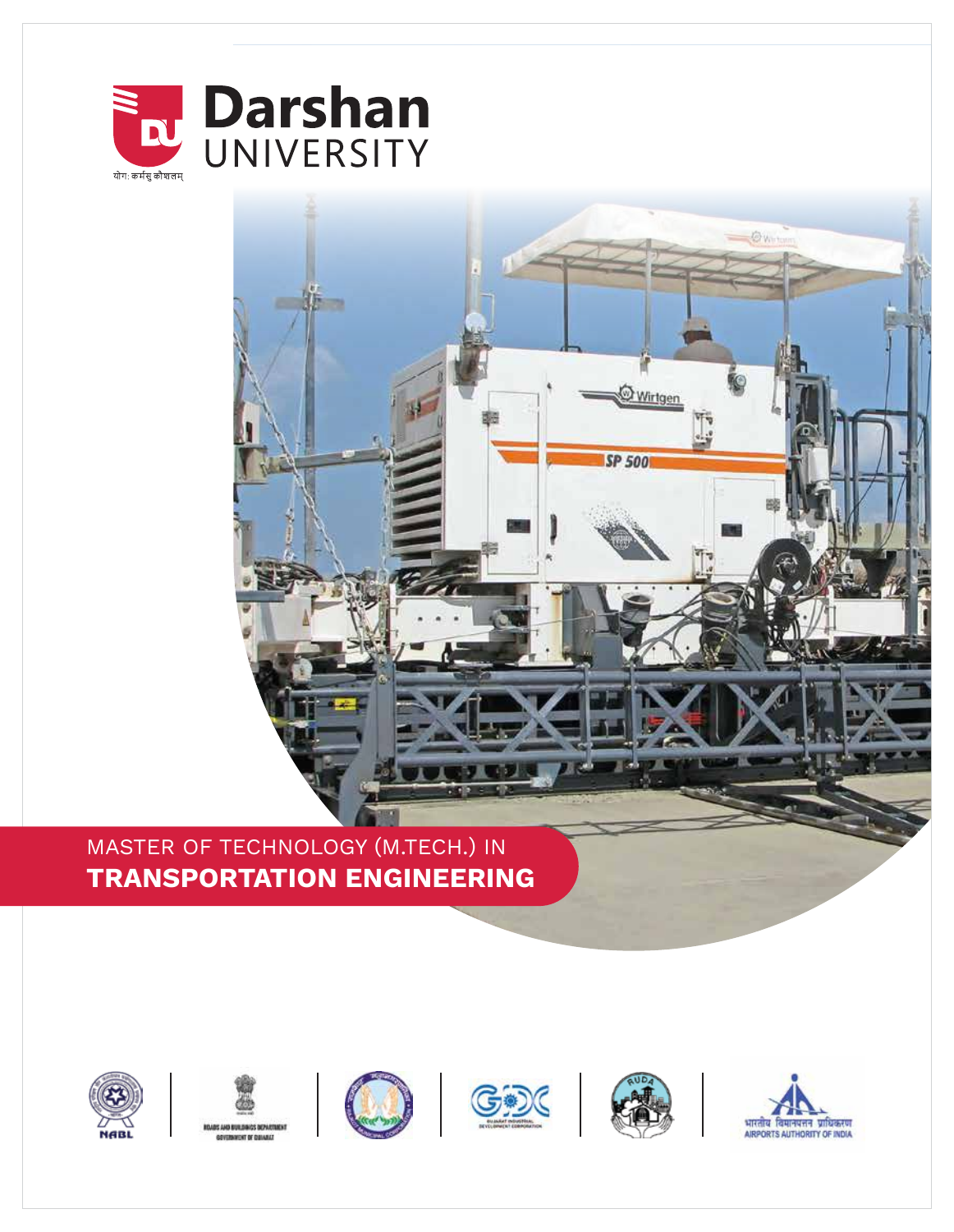## **GLIMPSE OF M.TECH. IN TRANSPORTATION ENGINEERING (TE)**



Transportation infrastructure planning, design, construction, operation, maintenance using state of art and advanced technology in the areas are need of present time. Programme covers areas with main focus on highway-pavement, urban transport, rural road, road safety, pavement maintenance management and traffic engineering.

#### **ELIGIBILITY**

B.E. /B. Tech. (Civil), Minimum with 50% or more than that for open categary with PGCET.

#### **FEATURES OF THE PROGRAMME**

**Intake:** 12 **Duration:** 4 semesters (2 years)

The courses offered in the programme cover a wide range of areas such as Transportation Planning, Traffic Engineering, Highway Materials and Construction, Advance Pavement Construction, Pavement Design, Transportation System Planning and Management, EIA of Transportation Projects, Pavement Management, GIS-GPS application in Transportation Projects.

The students will get experience of laboratory tests and field studies, and also trained on Various softwares such as IITPAVE, KENPAVE, KENSLAB, IIT RIGID, Autocad-CIVIL 3D, MXROAD, OPEN ROAD.

All students have to carry out group projects, seminars, and research thesis for one year for their major project. The programme is of two years' duration for full time.

### **COURSE CURRICULUM**

Detailed outcome based scheme and syllabi can be accessed on: www.darshan.ac.in In addition to in-house facility, experts from the industry are also invited to give special lectures and training. Industrial visit is also arranged for field exposure.

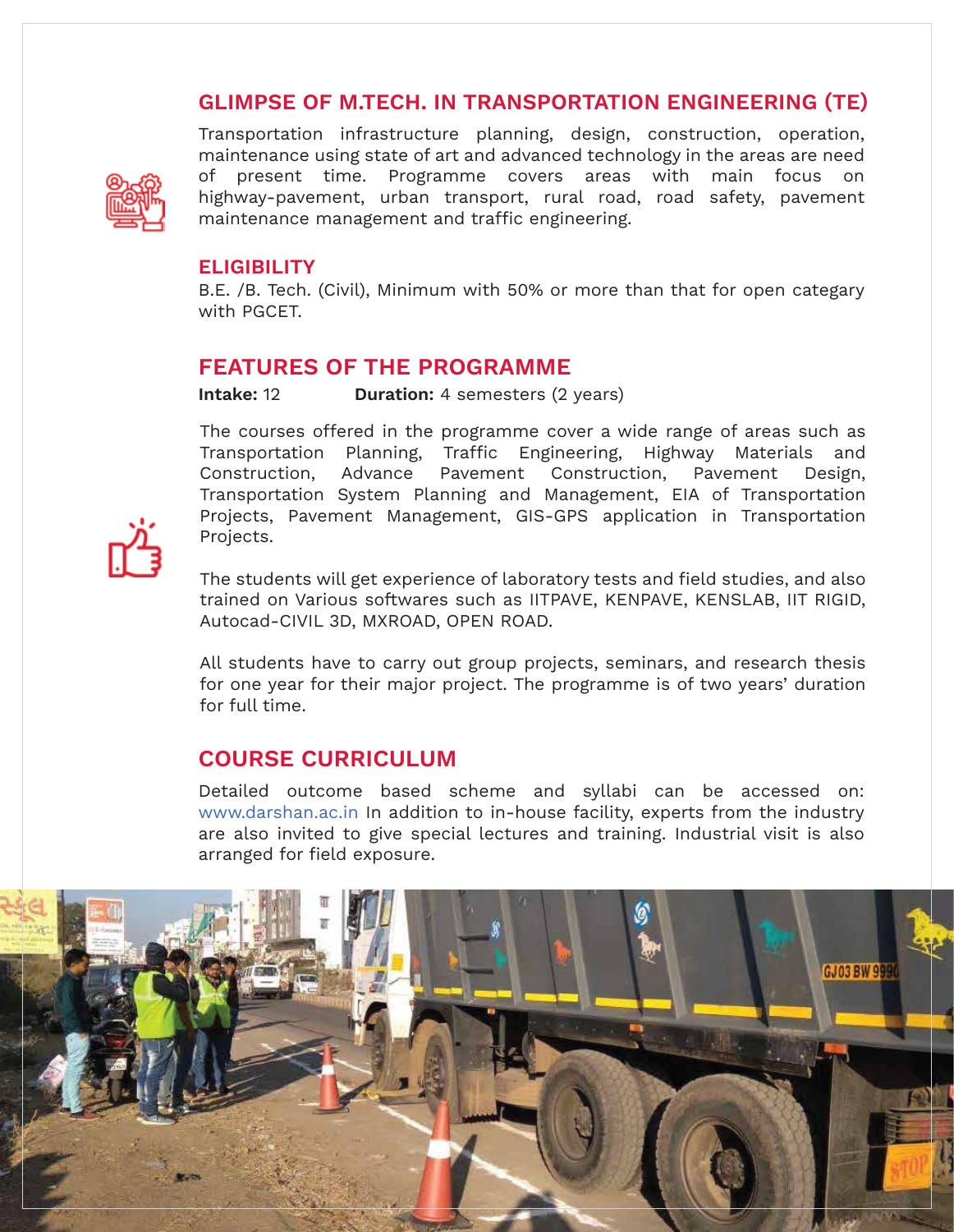## **LABORATORY AND COMPUTATIONAL FACILITIES**

The transportation laboratory offers all major facilities to support the M. Tech.-(TE) Programme. The laboratory has facilities for testing of aggregates, bitumen, soil & cement; & also has facilities for designing of bituminous mix and concrete mix. The equipment required for traffic related field studies- video based traffic data collection system, traffic speed radar etc. are available. For pavement testing MERLIN, Benkelman beam, DCP, Axle load pad and Core cutter etc. are available

## **FACULTY INVOLVED IN TEACHING**

**Dr. U. J. Solanki** Associate Professor, Civil Engineering 31+ Years of Experience **K. K. Vala**  Assistant Professor, Civil Engineering 5+ Years of Experience

**D. D. Dave**  Assistant Professor, Civil Engineering 6+ Years of Experience **D. A. Jalalpara**  Assistant Professor, Civil Engineering 1+ Years of Experience

## **CONSULTANCY WORK**

**20+** Traffic Survey

**50+** Flexible Pavement Design

 **50+** Concrete/Rigid Pavement Design

 **110+** Bituminous Mix Design

**30+** Pavement Quality Concrete Design

**50+**

Roads inspected as an Independent Quality Monitor (IQM) under Mukhya Mantri Gram Sadak Yojana (MMGSY)

# **50+**

Pavement Evaluation using Benkelman Beam and DCP

### **5+**

Flyover feasibility studies for arterial roads of Rajkot city

# Survey

 **50+** Pavement Condition

## **DEPARTMENT APPROVALS**

Material Testing laboratory Approved by :-

- National Accreditation Board for Testing and Calibration Laboratories (NABL)
- Airport Authority of India (AAI)
- Roads and Buildings Department (R&B), Gujarat
- Gujarat Industrial Development Corporation (GIDC)
- Rajkot Urban Development Authority (RUDA)
- Rajkot Municipal Corporation (RMC)